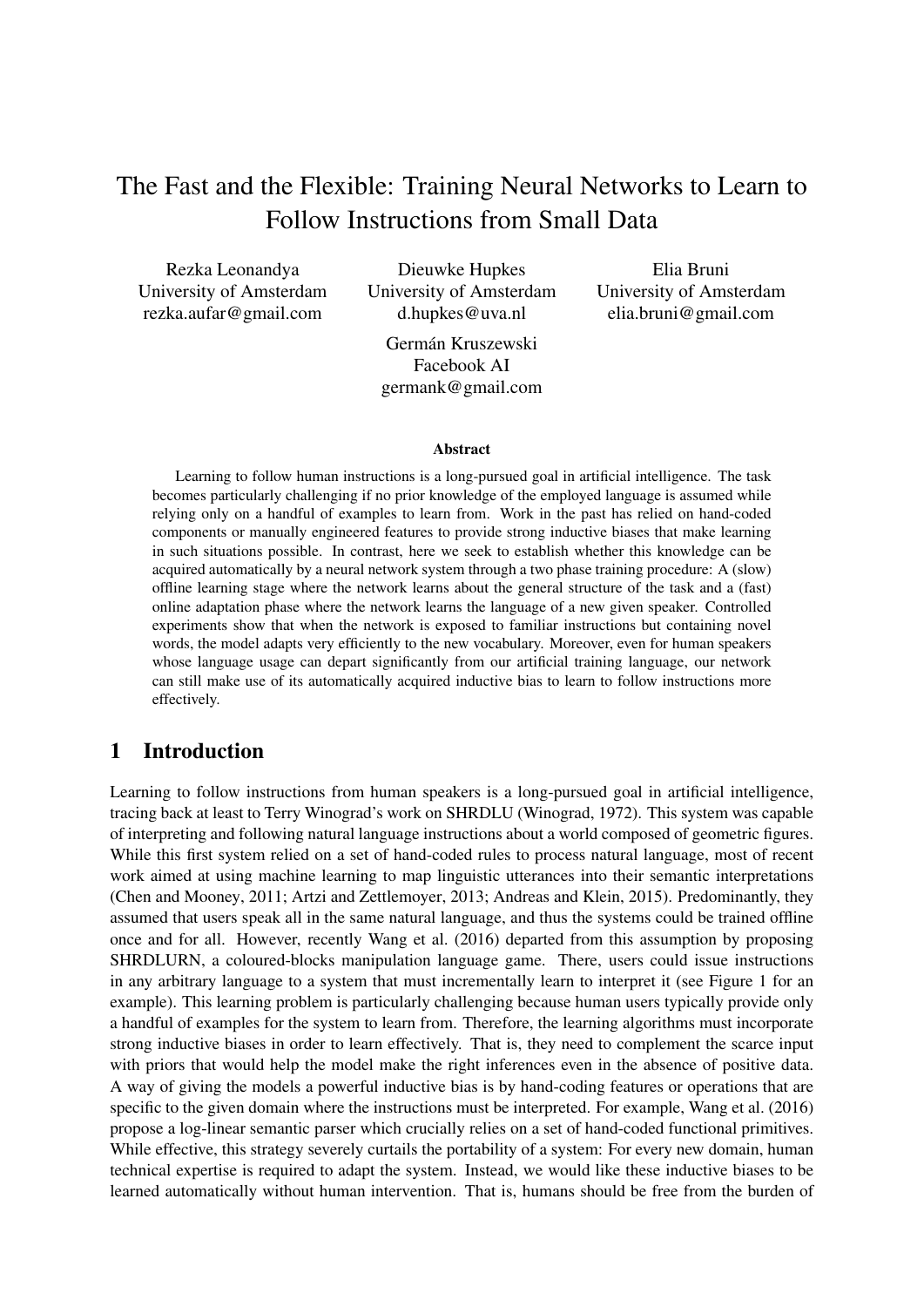

"remove red at the 3rd position"

Figure 1: Illustration of the SHRDLURN task of Wang et al. (2016)

thinking what are useful primitives for a given domain, but still obtain systems that can learn fast from little data.

In this paper, we introduce a neural network system that learns domain-specific priors directly from data. This system can then be used to quickly learn the language of new users online. It uses a two phase regime: First, the network is trained *offline* on easy-to-produce artificial data to learn the mechanics of a given task. Next, the network is deployed to real human users who will train it *online* with just a handful of examples. While this implies that some of the manual effort needed to design useful primitive functions would go in developing the artificial data, we envision that in many real-world situations it could be easier to provide examples of expected interactions than thinking of what could be useful primitives involved in them. On controlled experiments we show that our system can recover the meaning of sentences where some words where scrambled, even though it does not display evidence of compositional learning. On the other hand, we show that the offline training phase allows it to learn faster from limited data, compared to a neural network system that did not go through this pre-training phase. We hypothesize that this system learns useful inductive biases, such as the types of operations that are likely to be requested. In this direction, we show that the performance of our best-performing system correlates with that of Wang et al., where these operations were encoded by hand.

The work in this paper is organized as follows: We first start by creating a large artificially generated dataset to train the systems in the offline phase. We then experiment with different neural network architectures to find which general learning system adapts best for this task. Then, we propose how to adapt this network by training it online and confirm its effectiveness on recovering the meaning of scrambled words and on learning to process the language from human users, using the dataset introduced by Wang et al. (2016).

## 2 Related Work

Learning to follow human natural language instructions has a long tradition in NLP, dating at least back to the work of Terry Winograd Winograd (1972), who developed a rule-based system for this endeavour. Subsequent work centered around automatically learning the rules to process language (Shimizu and Haas, 2009; Chen and Mooney, 2011; Artzi and Zettlemoyer, 2013; Vogel and Jurafsky, 2010; Andreas and Klein, 2015). This line of work assumes that users speak all in the same language, and thus a system can be trained on a set of dialogs pertaining to some of those speakers and then generalize to new ones. Instead, Wang et al. (2016) describe a block manipulation game in which a system needs to learn to follow natural language instructions produced by human users using the correct outcome of the instruction as feedback. What distinguishes this from other work is that every user can speak in their own –natural or invented– language. For the game to remain engaging, the system needs to quickly adapt to the user's language, thus requiring a system that can learn much faster from small data. The system they propose is composed of a set of hand-coded primitives (e.g., remove, red, with) that can manipulate the state of the block piles and a log-linear learning model that learns to map n-gram features from the linguistic instructions (like, for instance, '*remove red*') to expressions in this programming language (e.g., remove (with (red))). Our work departs from this base in that we provide no handcoded primitives to solve this task, but aim at learning an end-to-end system that follows natural language instructions from human feedback. Another line of research that is closely related to ours, is that of *fast mapping* (Lake et al., 2011; Trueswell et al., 2013; Herbelot and Baroni, 2017), where the goal is to acquire a new concept from a single example of its usage in context. While we don't aim at learning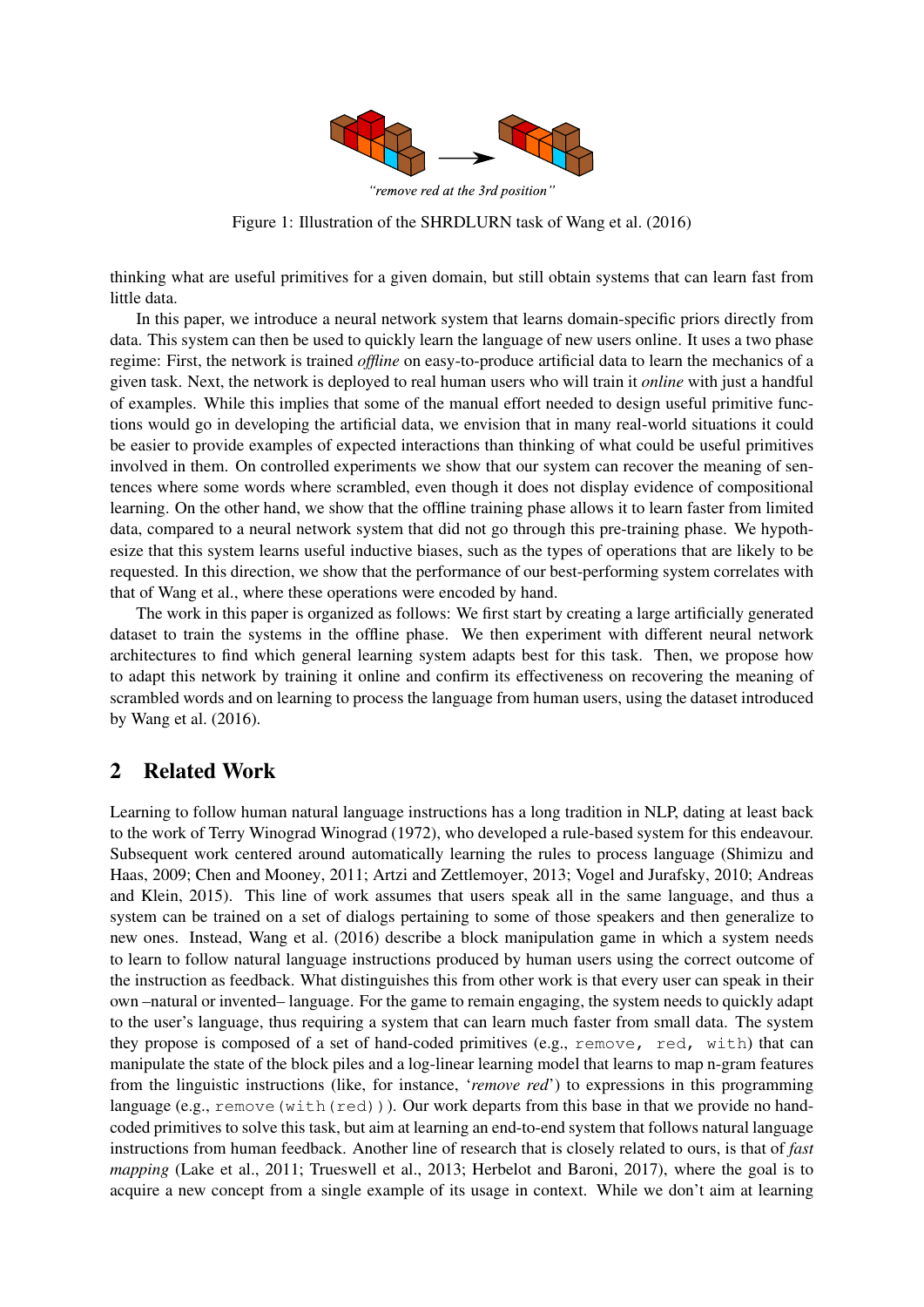| S                                                            |                                                 | VERB COLOR at POS tile                                                  | Instruction                                                                               | remove red at 3rd tile                                                 |  |  |  |
|--------------------------------------------------------------|-------------------------------------------------|-------------------------------------------------------------------------|-------------------------------------------------------------------------------------------|------------------------------------------------------------------------|--|--|--|
| <b>VERB</b><br>COLOR<br>POS                                  | $\rightarrow$<br>$\rightarrow$<br>$\rightarrow$ | add<br>remove<br>red   cyan   brown   orange<br>$1st$   2nd   3rd   4th | Initial Config.<br>Target Config.                                                         | BROWN X X # RED X X # ORANGE RED X<br>BROWN X X # RED X X # ORANGE X X |  |  |  |
| $5th$   6th   even   odd  <br>$leftmost$   rightmost   every |                                                 |                                                                         | (b) Example of an entry in our dataset. We<br>show three rather than six columns for con- |                                                                        |  |  |  |
| (a) Grammar of our artificially generated language           |                                                 | ciseness.                                                               |                                                                                           |                                                                        |  |  |  |

|  |  | Figure 2: Artificially generated data |  |  |
|--|--|---------------------------------------|--|--|
|--|--|---------------------------------------|--|--|

new concepts here, we do want to learn from few examples to draw an analogy between a new term and a previously acquired concept. Finally, our work can be seen as an instance of the transfer learning paradigm (Pan and Yang, 2010), which has been successful in both linguistic (Mikolov et al., 2013; Peters et al., 2018) and visual processing (Oquab et al., 2014). Rather than transferring knowledge from one task to another, we are transferring between artificial and natural data.

## 3 Method

A model aimed at following natural language instructions must master at least two skills. First, it needs to process the language of the human user. Second, it must act on the target domain in sensible ways (and not trying actions that a human user would probably never ask for). Whereas the first aspect is dependent on each specific user's language, the second requirement is not related to a specific user, and could – as illustrated by the successes of Wang et al.'s log-linear model – be learned beforehand. To allow a system to acquire these skills automatically from data, we introduce a two-step training regime. First, we train the neural network model offline on a dataset that mimics the target task. Next, we allow this model to independently adapt to the language of each particular human user by training it online with the examples that each user provides.

## 3.1 Offline learning phase

The task at hand is, given a list of piles of coloured blocks and a natural language instruction, to produce a new list of piles that matches the request. The first step of our method involves training a neural network model to perform this task. We used supervised learning to train the system on a dataset that we constructed by simulating a user playing the game. In this way, we did not require any real data to kick-start our model. Below we describe, first, the procedure used to generate the dataset and, second, the neural network models that were explored in this phase.

Data The data for SHRDLURN task takes the form of triples: a start configuration of colored blocks grouped into piles, a natural language instruction given by a user and the resulting configuration of colored blocks that comply with the given instruction<sup>1</sup> (Figure 1). We generated 88 natural language instructions following the grammar in Figure 2a. The language of the grammar was kept as minimal as possible, with just enough variation to capture the simplest possible actions in this game. Furthermore, we sampled as many as needed initial block configurations by building 6 piles containing a maximum of 3 randomly sampled colored blocks each. The piles in the dataset were serialized into a sequence by encoding them into 6 lists delimited by a special symbol, each of them containing a sequence of color tokens or a special empty symbol. We then computed the resulting target configuration using a rule-based interpretation of our grammar. An example of our generated data is depicted in Figure 2b.

<sup>&</sup>lt;sup>1</sup>The original paper produces a rank of candidate configurations to give to a human annotator. Since here we focus on pre-annotated data where only the expected target configuration is given, we will restrict our evaluation to top-1 accuracy.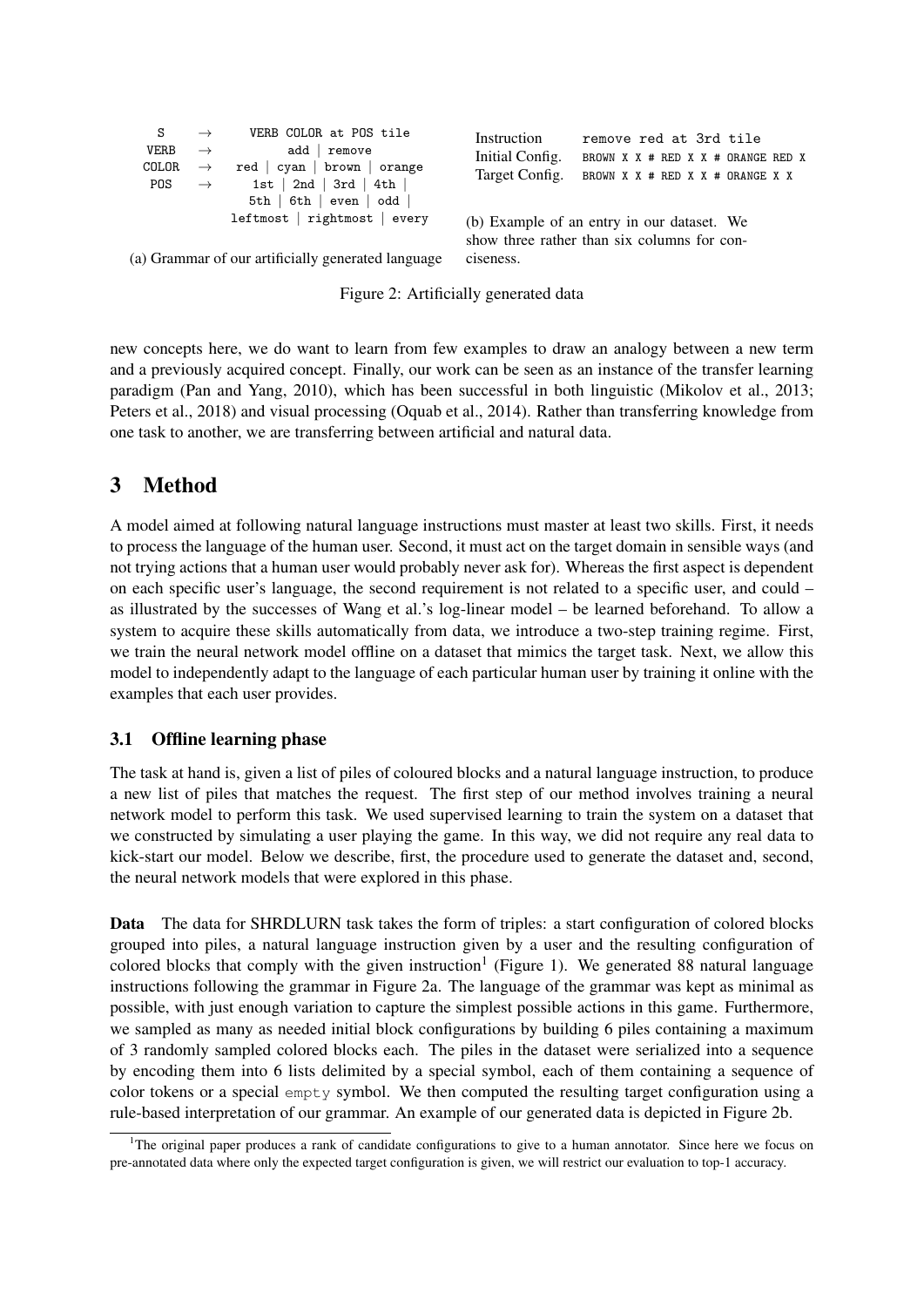Model To model this task we used an encoder-decoder (Sutskever et al., 2014) architecture: The encoder reads the natural language utterance  $w = w_1, \ldots, w_m$  and transforms it into a sequence of feature vectors  $\mathbf{h}_1, \ldots, \mathbf{h}_m$ , which are then read by the decoder through an attention layer. This latter module reads the sequence describing the input block configurations  $x = x_1, \ldots, x_n$  and produces a new sequence  $\hat{\mathbf{y}} = \hat{y}_1, \dots, \hat{y}_n$  that is construed as the resulting block configuration. To pass information from the encoder to the decoder, we equipped the decoder with an attention mechanism (Bahdanau et al., 2014; Luong et al., 2015). This allows the decoder, at every timestep, to extract a convex combination of the hidden vectors h. We trained the system parameters  $\theta = (\theta_{\text{enc}}, \theta_{\text{dec}})$  so that the output matches the target block configuration  $y = y_1, \ldots, y_n$  (represented as 1-hot vectors) using a cross-entropy loss:

$$
\mathbf{h} = \text{encoder}_{\theta_{\text{enc}}}(\mathbf{w})
$$

$$
\hat{\mathbf{y}} = \text{decoder}_{\theta_{\text{dec}}}(\mathbf{x}|\mathbf{h})
$$

$$
\mathcal{L}(\mathbf{y}, \hat{\mathbf{y}}) = \sum_{i=1}^{n} y_i \log \hat{y}_i
$$

Both the encoder and decoder modules are sequence models, meaning that they read a sequence of inputs and compute, in turn, a sequence of outputs, and that can be trained end-to-end. We experimented with two state-of-the-art sequence models: A standard recurrent LSTM (Hochreiter and Schmidhuber, 1997) and a convolutional sequence model (Gehring et al., 2016, 2017), which has been shown to outperform the former on a range of different tasks (Bai et al., 2018). For the convolutional model we used kernel size  $k = 3$  and padding to make the size of the output match the size of the input sequence. Because of the invariant structure of the block configuration that is organized into lists of columns, we expected the convolutional model (as a decoder) to be particularly well-fit to process them. We explored all possible combinations of architectures for the encoder and decoder components. Furthermore, as a simple baseline, we also considered a bag-of-words encoder that computes the average of trainable word embeddings.

### 3.2 Online learning phase

Once the model has been trained to follow a specific set of instructions given by a simulated user, we want it to serve a new, real user, who does not know anything about how the model was trained and is encouraged to communicate with the system using her own language. To do so, the model will have to adapt to follow instructions given in a potentially very different language from the one it has seen during offline training. One of the first challenges it will encounter is to quickly master the meaning of new words. This challenge of inferring the meaning of a word from a single exposure goes by the name of 'fast-mapping' (Lake et al., 2011; Trueswell et al., 2013). Here, we take inspiration from the method proposed by Herbelot and Baroni (2017), who learn the embeddings for new words with gradient descent, freezing all the other network weights. We further develop it by experimenting with different variations of this method: Like them, we try learning only *new* word embeddings, but also learning the full embedding layer (thus allowing words seen during offline training to shift their meaning). Additionally, we test what happens when the full encoder weights are unfrozen, allowing to adapt not only the embeddings but also how they are processed sequentially. In the latter two cases, we incorporate  $L_2$  regularization over the embeddings and the model weights.

Human users interact with the system by asking it in their own language to perform transformations on the colored block piles, providing immediate feedback on what was the intended target configuration.<sup>2</sup> In our system, each new example that the model observes is added to a buffer  $B$ . Then, the model is further trained with a fixed number of gradient descent steps S on predicting the correct output using examples randomly drawn from a subset  $B_{TR} \subseteq B$  of this buffer.

In order to reduce the impact of local minima that the model could encounter when learning from just a handful of examples, we train  $k$  different copies (rather than training a single model) each with

 $2$ In our experiments, we use pre-recorded data from Wang et al. (2016).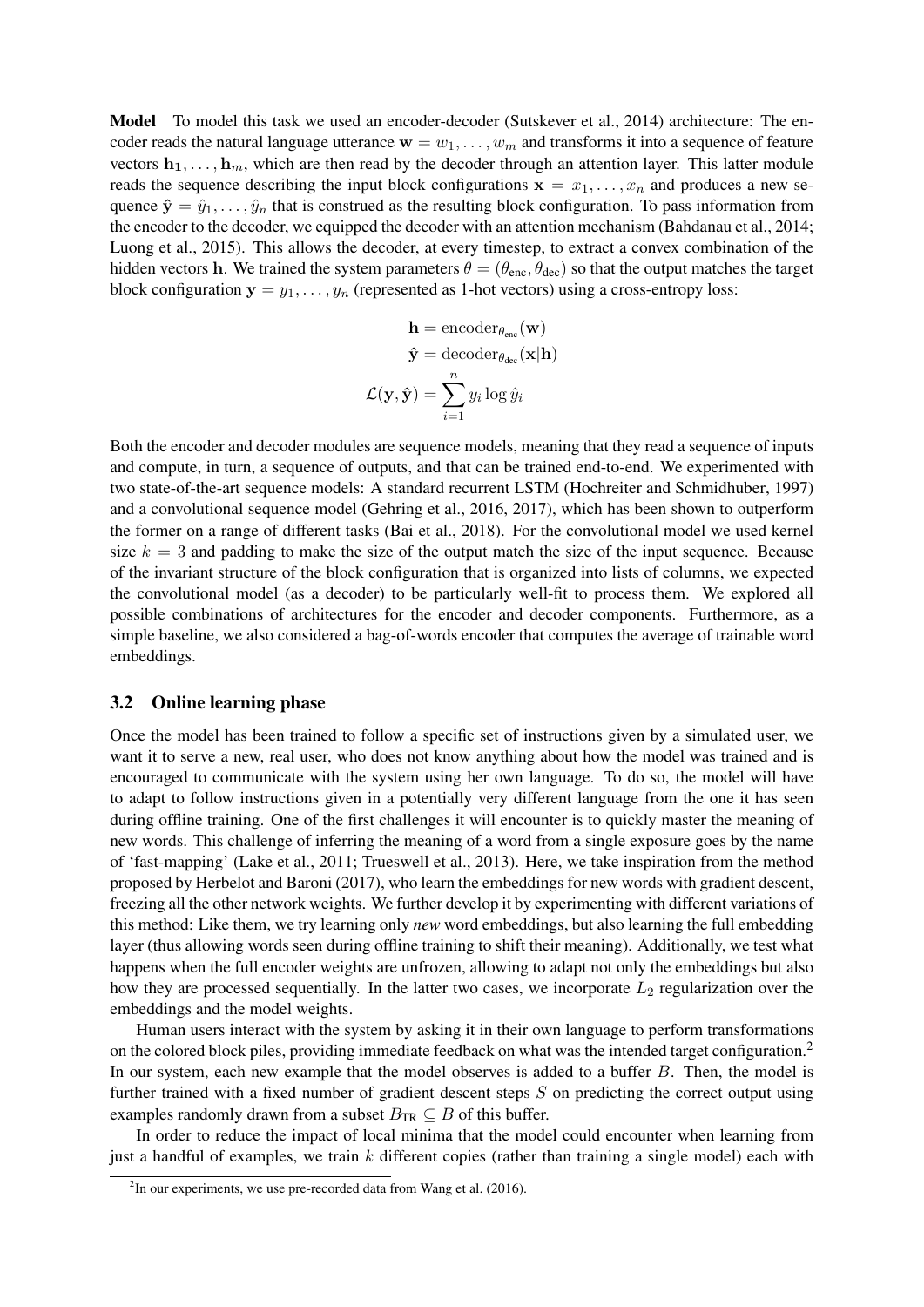a set of differently initialized embeddings for new words. In this way, we can pick the best model to make a future prediction, not only based on how well it has fitted previously seen data, but also by how well it generalizes to other examples. For choosing which model to use, we use a different (not necessarily disjoint) subset of examples called  $B_{VA} \subseteq B$ . We experimented with two model selection strategies: greedy, by which we pick the model with the lowest loss computed over the full training buffer examples ( $B_{VA} = B_{TR} = B$ ); and **1-out**, where we save the last example for validation and pick the model that has the lowest loss on that example ( $B_{VA} = B[LAST]$ ,  $B_{TR} = B[0 : LAST - 1])$ <sup>3</sup>. Algorithm 1 summarizes our approach.

### Algorithm 1 Online Training

1: Initialize models  $m_1, \ldots, m_k$ 2: Let  $B$  be an empty training buffer 3: for  $t = 1, 2, ..., T$  do 4: Observe the input utterance  $w_t$  and block configuration  $x_t$ 5: SELECT best model  $m_i$  using data  $B_{VA}$ 6: Predict  $\hat{\mathbf{y}}_t = m_i(\mathbf{w}_t, \mathbf{x}_t)$ 7: Observe feedback  $y_t$ . 8: Record prediction accuracy  $(y_t == \hat{y}_t)$ 9: Add  $(\mathbf{w}_t, \mathbf{x}_t, \mathbf{y}_t)$  to  $B$ 10: TRAIN  $m_1, \ldots, m_k$  on data  $B_{TR}$ 11: **procedure**  $SELECT(m_1, \ldots, m_k, B_{VA})$ 12: Let  $C_i \leftarrow \sum_{(\mathbf{w},\mathbf{x},\mathbf{y}) \in B_{\text{VA}}} \mathcal{L}(\mathbf{y}, m_i(\mathbf{w}, \mathbf{x}))$ 13: **return**  $m_i$  having minimal  $C_i$ 14: **procedure**  $\text{TRAIN}(m_1, \ldots, m_k, B_{TR})$ 15: **for**  $i = 1, ..., k, s = 1, ..., S$  **do** 16: Draw w,  $\mathbf{x}, \mathbf{y} \sim B_{TR}$ 17: Predict  $\hat{\mathbf{y}}_t = m_i(\mathbf{w}_t, \mathbf{x}_t)$ 18: Compute  $\nabla_{\theta_i} \mathcal{L}(\mathbf{y}, \hat{\mathbf{y}_t})$ 19: Update  $m_i$  by a gradient step on  $\theta_i$ 

## 4 Experiments

We seek to establish whether we can train a neural network system to learn the rules and structure of a task while communicating with a scripted teacher and then having it adapt to the particular nuances of each human user. We tackled this question incrementally. First, we explored what is the best architectural choice for solving the SHRDLURN task on our large artificially-constructed dataset. Next, we ran multiple controlled experiments to investigate the adaptation skills of our online learning system. In particular, we first tested whether the model was able to recover the original meaning of a word that had been replaced with a new arbitrary symbol – e.g. "*red*" becomes "*roze*"– on an online training regime. Finally, we proceeded to learn from real human utterances using the dataset collected by Wang et al. (2016).

### 4.1 Offline training

We used the data generation method described in the previous section to construct a dataset to train our neural network systems. To evaluate the models in a challenging compositional setting, rather than producing a random split of the data, we create validation and test sets that have no overlap with training instructions or block configurations. To this end, we split all the 88 possible utterances that can be generated from our grammar into 66 utterances for training, 11 for validation and 11 for testing. Similarly, we split all possible 85 combinations that make a valid column of blocks into 69 combinations for training,

 $3$ Other than these, there is wealth of methods in the literature for model selection (see, e.g. Claeskens et al., 2008). To limit the scope of this work, we leave this exploration for future work.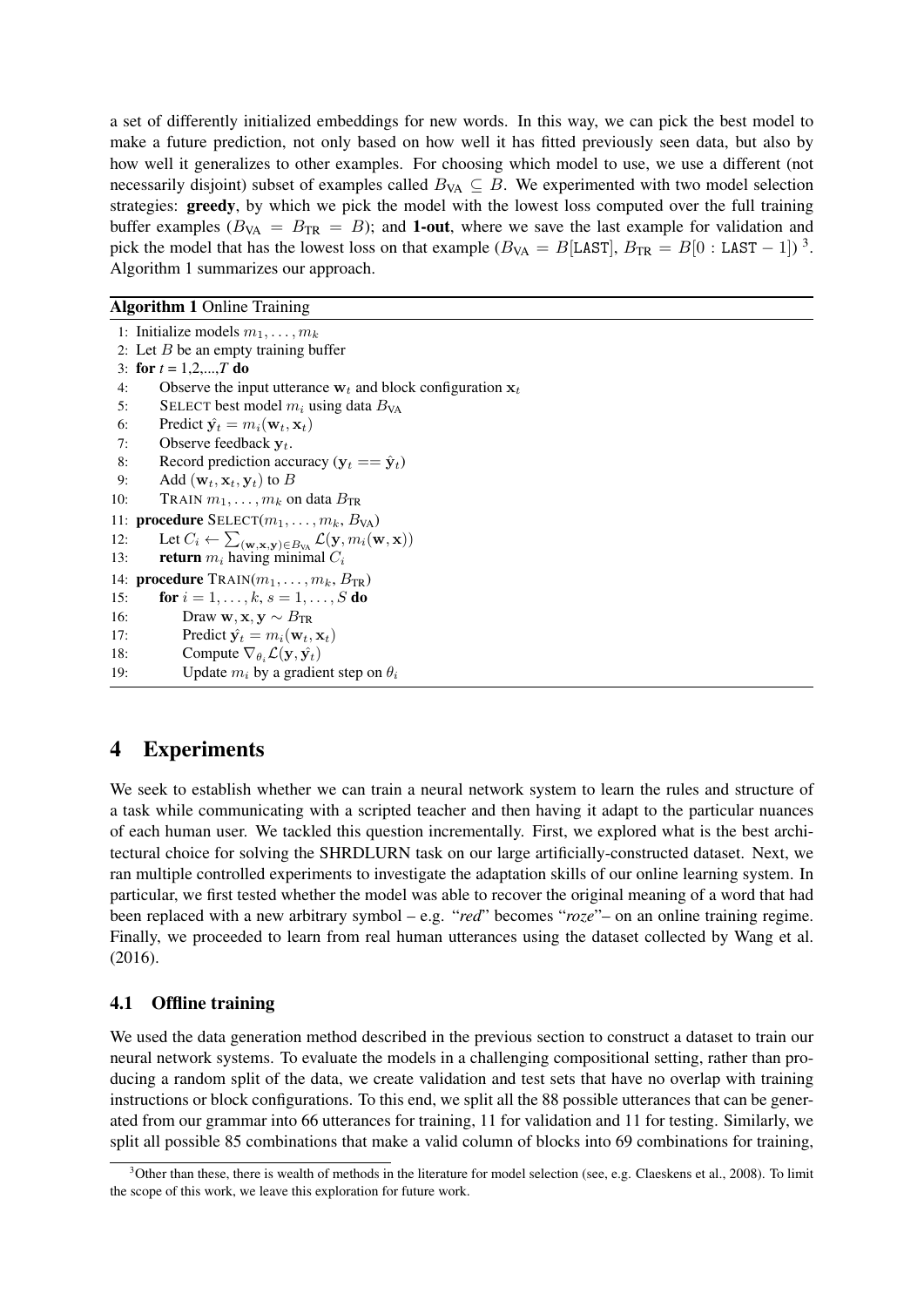| Model     | Val. Accuracy | <b>Test Accuracy</b> |
|-----------|---------------|----------------------|
| seq2seq   | 78            | 79                   |
| seq2conv  | 99            | 100                  |
| conv2seq  | 73            | 67                   |
| conv2conv | 64            | 74                   |
| bow2seq   | 57            | 63                   |

Table 1: Model's accuracies (in percentages) evaluated on block configurations and utterances that were completely unseen during offline training. Results expressed in percentages.

8 for validation and 8 for testing, sampling input block configurations using combinations of 6 columns pertaining only to the relevant set. In this way, we generated 42000 instances for training, 4000 for validation and 4000 for testing.

We explored all possible combinations of encoder and decoder models: LSTM encoder and LSTM decoder (seq2seq), LSTM encoder and convolutional decoder (seq2conv), convolutional encoder and LSTM decoder (conv2seq), and both convolutional encoder and decoder (conv2conv). Furthermore, we explored a bag of words encoder with an LSTM decoder (bow2seq). We trained 5 models with our generated dataset and use the best performing for the following experiments. We conducted a hyperparameter search for all these models, exploring the number of layers (1 or 2 for LSTMs, 4 or 5 for the convolutional network), the size of the hidden layer (32, 64, 128, 256) and dropout rate (0, 0.2, 0.5). For each model, we picked the hyperparameters that maximized accuracy on our validation set and report validation and test accuracy in Table 1.

As it can be noticed, seq2conv is the best model for this task by a large margin, performing perfectly or almost perfectly on this challenging test split featuring only unseen utterances and block configurations. Furthermore, this validates our hypothesis that the convolutional decoder is better fitted to process the structure of the block piles.

#### 4.2 Recovering corrupted words

Next, we ask whether our system could adapt quickly to controlled variations in the language. To test this, we presented the model with a simulated user producing utterances drawn from the same grammar as before, but where some words have been systematically corrupted so the model cannot recognize them anymore. We then evaluated the model on whether it can recover the meaning of these words during online training. For this experiment, we combined the validation and test sections of our dataset, containing in all 22 different utterances, to make sure that the presented utterances were completely unseen during training time. We then split the vocabulary in two disjoint sets of words that we want to corrupt, one for validation and one for testing. For validation, we take one verb ("add"), 2 colors ("orange" and "red"), and 4 positions ("1st", "3rd; ; "5th" and "even"), keeping the remaining alternatives for testing. We then extracted a set of 15 utterances containing these words and corrupted each occurrence of them by replacing them with a new token (consistently keeping the same new token for each occurrence of the word). In this way, we obtained a validation set where we can calibrate hyper-parameters for all the test conditions that we describe below. We further extracted, for each of these utterances, 3 block configurations to pair them with, resulting in a simulated session with 45 instruction examples. For testing, we created controlled sessions where we corrupted: one single word, two words of different type (e.g. verb and color), three words of different types and finally, all words from the test set vocabulary<sup>45</sup>. Each condition allows for different a number of sessions because of the number of ways one can chose words from these sets. By keeping the two vocabularies disjoint we make sure that by optimizing the hyperparameters of our online training scheme, we don't happen to be good at recovering words from a particular subset.

We use the validation set to calibrate the hyperparameters of the online training routine. In particular,

<sup>&</sup>lt;sup>4</sup>We also experimented with different types of corrupted words (verbs, colors or position numerals) but we found no obvious differences between them.

 $5$ The dataset is available with the supplementary materials at https://github.com/rezkaaufar/fast-and-flexible.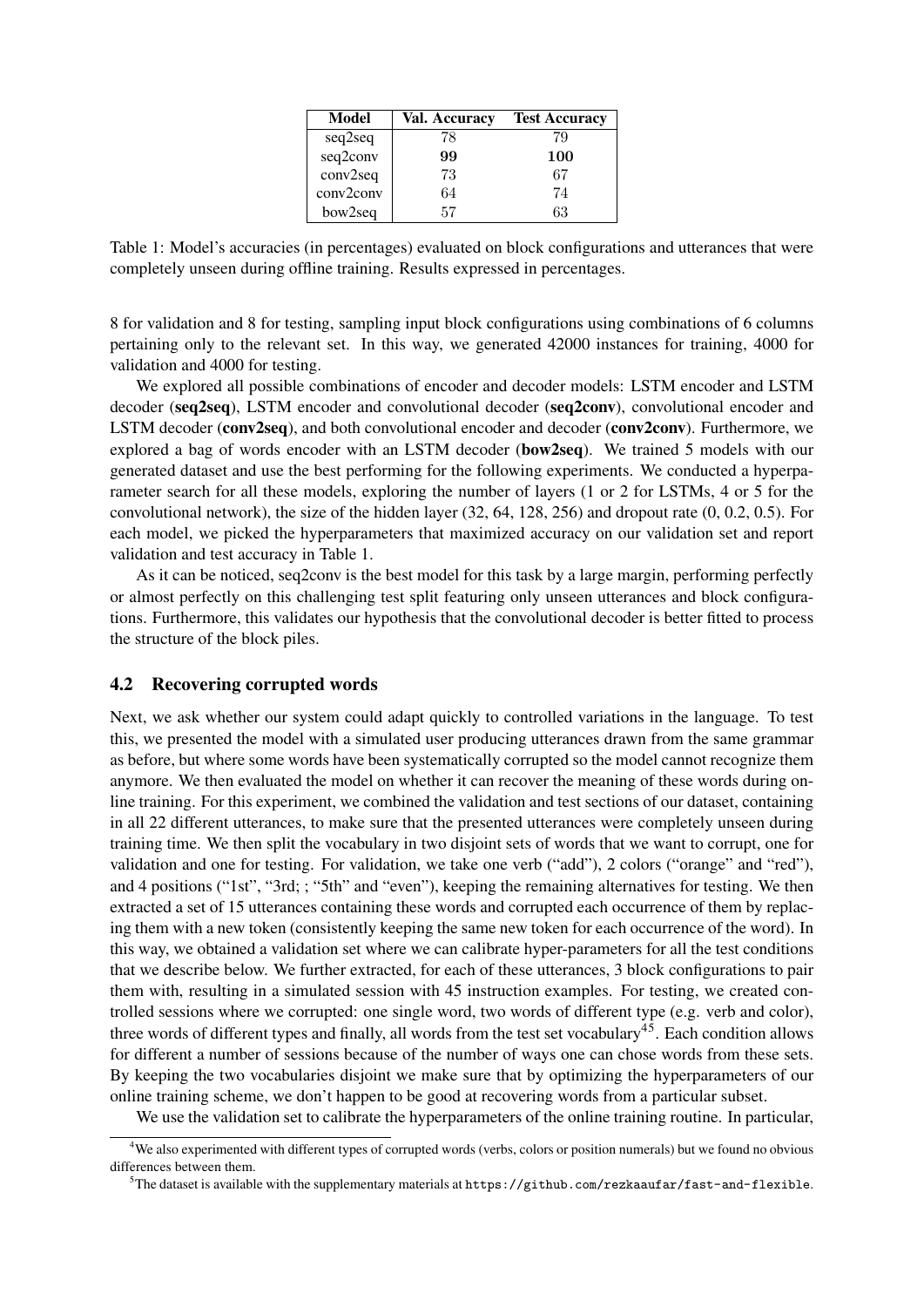we vary the optimization algorithm to use (Adam or SGD), the number of training steps (100, 200 or 500), the regularization weight  $(0, 10^{-2}, 10^{-3}, 10^{-4})$ , the learning rate  $(10^{-1}, 10^{-2}, 10^{-3})$ , and the model selection strategy (greedy or 1-out), while keeping the number of model parameters that are trained in parallel fixed to  $k = 7$ . For this particular experiment, we considered learning only the embeddings for the new words, leaving all the remaining weights frozen (model 1). To assess the relative merits of this model, we compared it with ablated versions where the encoder has been randomly initialized but the decoder is kept fixed (model 2) and a fully randomly initialized model (model 3). Furthermore, we evaluated the impact of having multiple  $(k = 7)$  concurrently trained model parameters by comparing it with just having a single set of parameters trained (model 4). We report the best hyperparameters for each model in the supplementary materials. We use online accuracy as our figure of merit, computed as 1  $\frac{1}{T} \sum_{t=1}^T \mathbb{I}[\hat{\mathbf{y}}_t = \mathbf{y}_t]$ , where T is the length of the session. We report the results in Table 2.

|       |          |             | N. of corrupted words |                |           |            |
|-------|----------|-------------|-----------------------|----------------|-----------|------------|
|       | Transfer | Adapt       | $\mathbf{1}$          |                |           | all        |
| $k=7$ |          |             |                       |                |           |            |
| 1.    | Enc+Dec  | Emb.        | 90.9                  |                | 88.1 86.1 | $\bf 73.3$ |
| 2.    | Dec.     | Enc.        |                       | 93.8 85.9      | - 82.4    | 55.5       |
| 3.    | Ø        | $Enc + Dec$ |                       | 43.3 35.5 36.1 |           | 36.7       |
| $k=1$ |          |             |                       |                |           |            |
|       | Enc+Dec  | Emb.        |                       | 86.1 84.3 81.8 |           | 55         |

Table 2: Online accuracies (in percentages) for the word recovery task averaged over 7 sessions for 1 word, 17 for 2 words, 10 for 3 words and a single interaction for the all words condition, having 45 instructions each. "Transfer" stands for the components whose weights were saved (and not reinitialized) from the offline training. "Adapt" stands for the components whose weights get updated during the online training.

First, we can see that –perhaps not too surprisingly– the model that adapts only the word embeddings performs best overall. Notably, it can reach 73% accuracy even when all words have been corrupted (whereas, for example, the model of Wang et al. (2016) obtains 55% on the same task). The only exception comes in the single corrupted word condition, where re-learning the full encoder seems to be performing even better. A possible explanation is given by the discrepancy between this condition and the validation set, which was more akin to the "all" condition, resulting in suboptimal hyperparameters for the condition with a single word changed. Nevertheless, it is encouraging to see that the model can quickly learn to perform the instructions even in the most challenging setting where all words have been changed. In addition, we can observe the usefulness of having multiple sets of parameters trained, by comparing the "Embeddings" models by default trained with  $k = 7$  models and when  $k = 1$ , noting that the former is consistently better.

#### 4.3 Adapting to human speakers

Having established our model's ability to recover the meaning of masked known concepts, albeit in similar contexts as those seen seen during training, we moved to the more challenging setting where the model needs to adapt to real human speakers. In this case, the language can significantly depart from the one seen during the offline learning phase, both in surface form and in their underlying semantics. For these experiments we used the dataset made available by Wang et al. (2016), collected from turkers playing SHRDLURN in collaboration with their log-linear/symbolic model. The dataset contains 100 sessions with nearly 8k instruction examples. We first selected three sessions in this dataset to produce a validation set to tune the online learning hyperparameters. All the remaining 97 sessions were left for testing. In order to assess the relative importance of our pre-training procedure on each of our model's components, we explored 6 different variants of our model. On one hand, we varied which set of pretrained weights were kept without reinitializing them: (a) All the weights in the encoder plus all the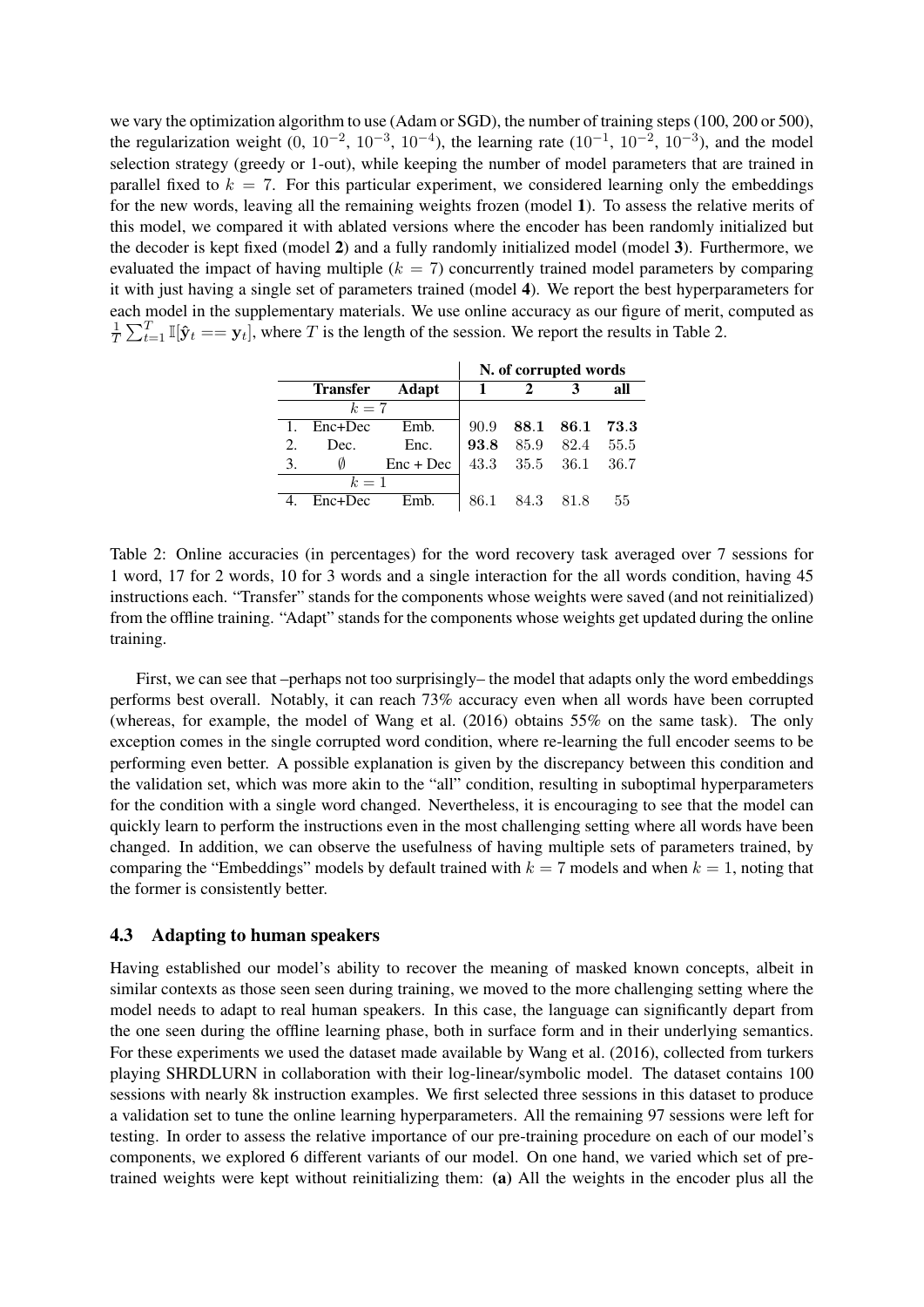weights of the decoder; (b) only the decoder weights while randomly initializing the encoder; or (c) no weights and thus, resetting them all (this taking the role of a baseline for our method). On the other hand, we explored which subset of weights we adapt, leaving all the rest frozen: (1) Only the word embeddings<sup>6</sup>, (2) the full weights of the encoder or (3) the full network (both encoder and decoder). Among the 9 possible combinations, we restricted to the 6 that wouldn't result on random components not being updated (for example (c-2) would result in a model with a randomly initialized decoder that is never trained), thus leaving out  $(c-1)$ ,  $(c-2)$  and  $(b-1)$ . For each of the remaining 6 valid training regimes, we ran an independent hyperparameter search choosing from the same pool of candidate values as in the word recovery task (see Section 4.2). We picked the hyperparameter configuration that maximized the average online accuracy on the three validation sessions. The best hyperparameters are reported on the supplementary materials.

|    |                              | Adapt |                |      |             |          |                     |  |
|----|------------------------------|-------|----------------|------|-------------|----------|---------------------|--|
|    |                              |       | (1) Embeddings |      | (2) Encoder |          | (3) Encoder+Decoder |  |
|    |                              | acc.  | r              | acc. | r           | acc.     |                     |  |
| Se | (c) Nothing (Random)         |       |                |      |             | $13.5\,$ | 0.58                |  |
| ≃  | (b) Decoder (Random Encoder) | -     |                | 23   | 0.83        | 21       | 0.7                 |  |
|    | (a) Encoder + Decoder        | 18.2  | 0.74           | 22.6 | 0.84        | 21.3     | 0.72                |  |

Table 3: For each (valid) combination of set of weights to re-use and weights to adapt online, we report average online accuracy on Wang et al.  $(2016)$  dataset and pearson-r correlation between online accuracies obtained by our model and those reported by the author. Results obtained on 220 sessions, with about 39  $\pm$  31 interactions each.

.

We then evaluated each of the model variants on the 97 interactions in our test set using average online accuracy as figure of merit. Furthermore, we also computed the correlation between the online accuracy obtained by our model on every single session and that obtained by Wang et al.'s system which was endowed with hand-coded functions. The higher the correlation, the more our model behaves in a similar fashion to theirs, learning or failing to do so on the same sessions.

The results of these experiments are displayed in Table 3.

In the first place, we observe that models using knowledge acquired in the offline training phase (rows a and b) perform (in terms of accuracy) better than a randomly initialized model (c-3), confirming the effectiveness of our offline training phase. Second, a randomly initialized encoder with a fixed decoder (b-2) performs slightly better than the pre-trained one (a-2). This result suggests that the model is better off ignoring the specifics of our artificial grammar<sup>7</sup> and learning the language from scratch, even from very few examples. Therefore, no manual effort is required to reflect the specific surface form of a user's language when training the system offline on artificial data. Finally, we observe that the models that perform the best are those in column (2) which adapt the encoder weights and freeze the decoder ones. This is congruent to what would be expected if the decoder is implementing task-specific knowledge because the task has remained invariant between the two phases and thus, the components presumedly related to solving it should not need to change. Interestingly, variants in these column also correlate the most with the symbolic system. Moreover, performance scores seem to be strongly aligned with the correlation coefficients. As a matter of fact the 7 entries of online accuracy and pearson  $r$  are themselves correlated with  $r = 0.99$ , which is highly significant even for these few data points. This result is compatible with our hypothesis that the symbolic system carries learning biases which, the better our models are at capturing, the better they will perform in the end task. Still, evidence for our hypothesis, based both on the effectiveness of the pre-training step and on the fact that similar systems should succeed and fail on similar situations, is still indirect. We leave for future work the interesting

 $6$ Here we report adapting the full embedding layer, which for this particular experiment performed better than just adapting the embeddings for new words.

 $7$ Recall that the encoder is the component that reads and interprets the user language, while the decoder processes the block configurations conditioned on the information extracted by the encoder.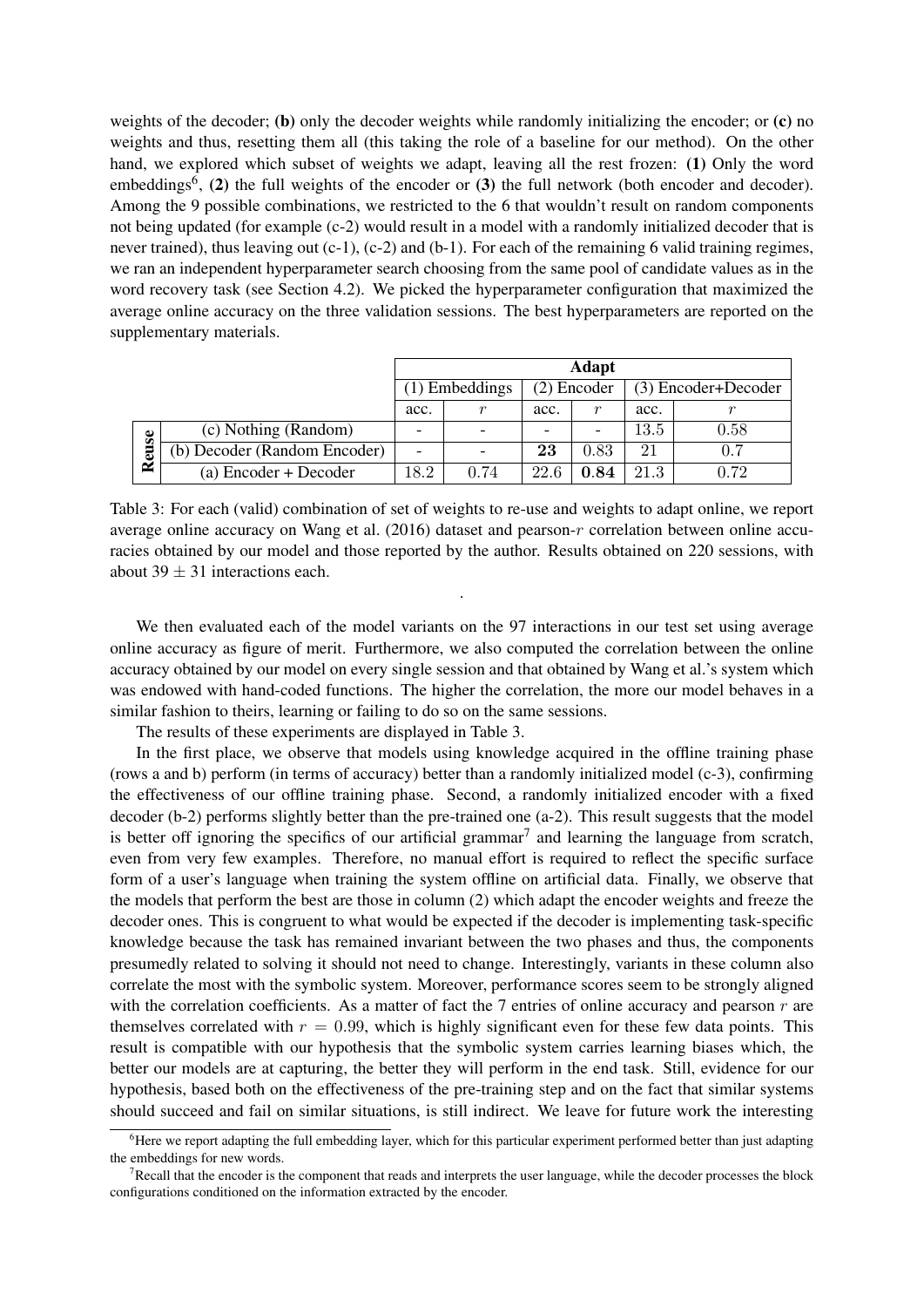

(3a) Cosine similarities of the newly learned word embedding for the corrupted version of the words "brown", "remove" and "every" with the rest of the vocabulary.





(3b) Example of failing case for our system. During offline training it had not seen other colored blocks to be used as referring expressions for locations.

question of through which mechanisms the decoder is implementing useful task-specific information, and whether they mimic the functions that are implemented in Wang et al.'s system, or whether they are of a different nature.

Furthermore, to test whether the model was harnessing similarities between our artificial and the human-produced data, we re-trained our model on our artificial dataset after scrambling all words and shuffling word order in all sentences in an arbitrary but consistent way, thus destroying any existing similarity at lexical or syntactic levels. Then, we repeated the online training procedure keeping the decoder weights, obtaining 20.7% mean online accuracy, which is much closer to the results of the models trained on the original grammar than it is to the randomly initialized model. With this, we conclude that a large part of the knowledge that the model exploits comes from the tasks mechanics than from specifics of the language used.

Finally, we note that the symbolic model attains a higher average online accuracy of 33% in this dataset, showing that there is still room for improvement in this task. Yet, it is important to remark that since this model features hand-coded domain knowledge it is expected to have an advantage over a model that has to learn these rules from data alone, and thus the results are not directly comparable but rather serve as a reference point.

### 5 Analysis

Word recovery To gain some further understanding of what our model learns, we examined the word embeddings learned by our model in the word recovery task. In particular, we wanted to see whether the embedding that the model had re-learned for the corrupted word was similar to the embedding of the original word. We analyzed a session in which 3 words had been corrupted: "brown", "remove" and "every". Recall from Section 4.2 that these sessions are 45-interactions-long with 15 different utterances issued on 3 different inputs each. We then evaluated how close each of the corrupted versions of these words (called "braun", "rmv" and "evr") were to their original counterparts in terms of cosine similarity. Interestingly, the model performs very well, with an online accuracy of about 80%, with 50% of the errors concentrated on a single utterance that contains all corrupted words together: "rmv braun at evr tile". However, as shown on Figure 3a, the system seems to be assigning most of the semantics associated to "brown" to the embedding for "rmv" ("brown" has much higher cosine similarity to "rmv" than to "braun"), implying that the system is confounding these two words. This is consistent with previous findings on machine learning systems (Sturm, 2014), showing that systems can easily learn some spurious correlation that fits the training data rather than the ground-truth generative process. Similar observations were brought forward on a linguistic context by Lake and Baroni (2017), where the authors show that, after a system has learned to perform a series of different instructions (e.g., "run", "run twice", "run left"), a new verb is taught to it ("jump"), but then it fails to generalize its usage to previously known contexts ("jump twice", "jump left"). While our system seems to be capable of compositional *process-*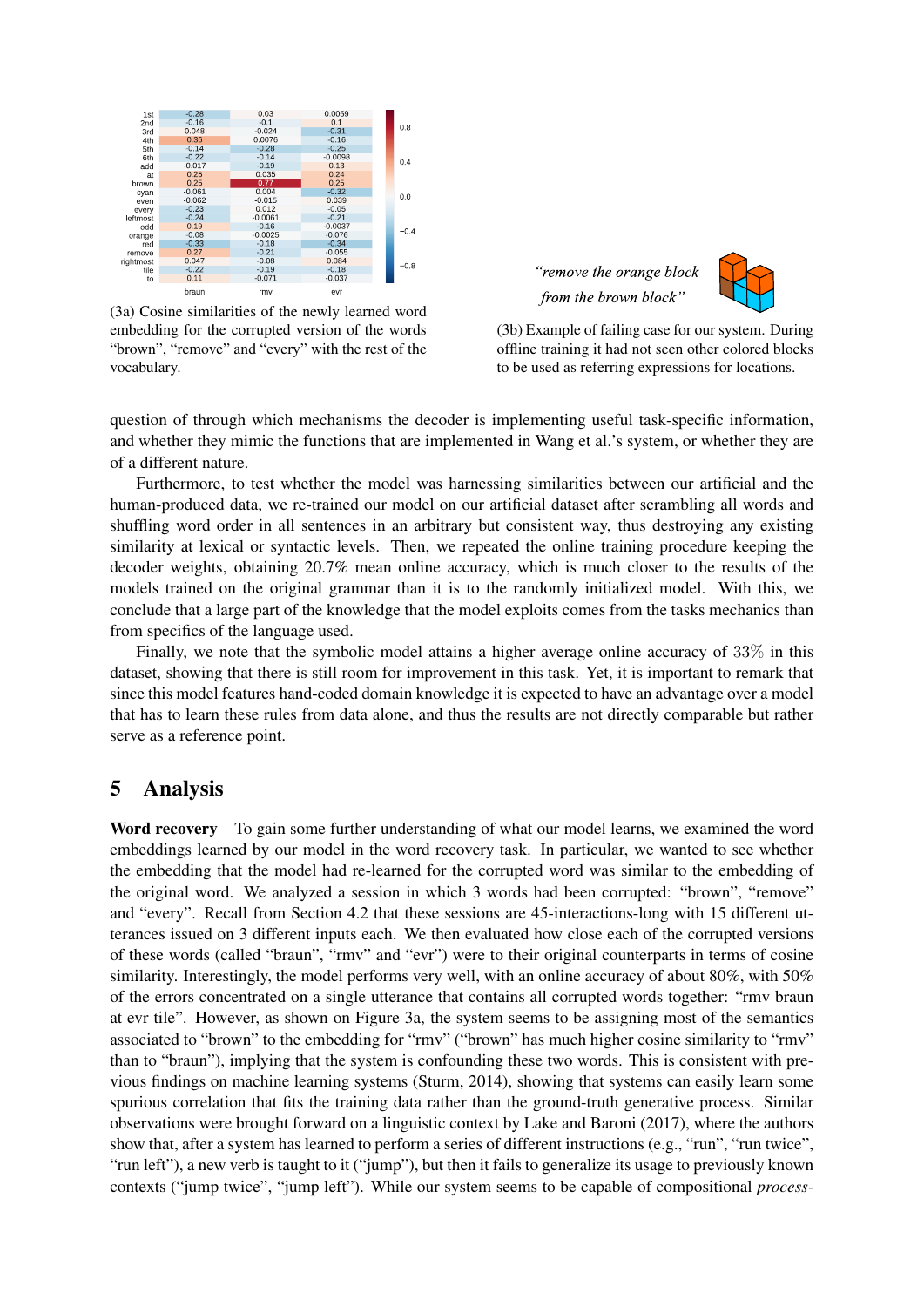*ing*, as suggested by the high accuracy on our compositional split shown in Section 4.1, it is not able to harness this structure during learning from few examples, as evidenced by this analysis. In other words, it is not capable of compositional *learning*. One possible route to alleviate this problem could include separating syntax and semantics as is customary on formal semantic methods (Partee et al., 1990) and, as recently suggested in the context of latent tree learning (Havrylov et al., 2019), so that syntax can guide semantics both in processing and learning.

Human data On the previous section we have shown that the performance of our system correlates strongly with the symbolic system of Wang et al. Yet, this correlation is not perfect, and thus, there are sessions in which our system performs comparatively better or worse on a normalized scale. We looked for examples of such sessions in the dataset. Figure 3b shows a particular case that our system fails to learn. Notably it is using other blocks as referring expressions to indicate positions, a mechanism that the model had not seen during offline training, and thus it struggled to quickly assign a meaning to it.

On more realistic settings, language learning does not take the form of our idealized two-phase learning process, but it is an ongoing learning cycle where new communicative strategies can be proposed or discovered on the fly, as this example of using colors as referring expressions teaches us. Tackling this learning process requires advances that are well out of the scope of this work <sup>8</sup>. However, we see these challenges as exciting problems to pursue in the future.

### 6 Conclusions

Learning to follow human instructions is a challenging task because humans typically (and rightfully so) provide very few examples to learn from. For learning from this data to be possible, it is necessary to make use of some inductive bias. Whereas work in the past has relied on hand-coded components or manually engineered features, here we sought to establish whether this knowledge can be acquired automatically by a neural network system through a two phase training procedure: A (slow) offline learning stage where the network learns about the general structure of the task and a (fast) online adaptation phase where the network needs to learn the language of a new specific speaker. Controlled experiments demonstrate that when the network is exposed to a language which is very similar to the one it has been trained on except for some new synonymous words, the model adapts very efficiently to the new vocabulary, albeit making non-compositional inferences. Moreover, even for human speakers whose language usage can considerably depart from our artificial language, our network can still make use of the inductive bias that has been automatically learned from the data to learn more efficiently. Interestingly, using a randomly initialized encoder on this task performs equally well or better than the pre-trained encoder, hinting that the knowledge that the network learns to re-use is more specific to the task rather than discovering language universals. This is not too surprising given the minimalism of our grammar.

To the best of our knowledge we are the first to present a neural model to play the SHRDLURN task without any hand-coded components. We believe that an interesting direction to explore in the future is adopting meta-learning techniques (Finn et al., 2017; Ravi and Larochelle, 2017), to tune the network parameters having in mind that they should serve for adaptation, or adopting syntax-aware models, which may improve sample efficiency for learning instructions. We hope that bringing together these techniques with the presented here, we can move closer to having fast and flexible human assistants.

### Acknowledgments

We would like to thank Marco Baroni, Willem Zuidema, Efstratios Gavves, the i-machine-think group and all the anonymous reviewers for their useful comments. We also gratefully acknowledge the support of Facebook AI Research to make this collaboration possible.

<sup>&</sup>lt;sup>8</sup>An easy fix would have been adding instances of this mechanism to our dataset, possibly improving our final performance. Yet, this bypasses the core issue that we attempt to illustrate here. Namely, that humans can creatively come up with a potentially infinite number of strategies to communicate and our systems should be able to cope with that.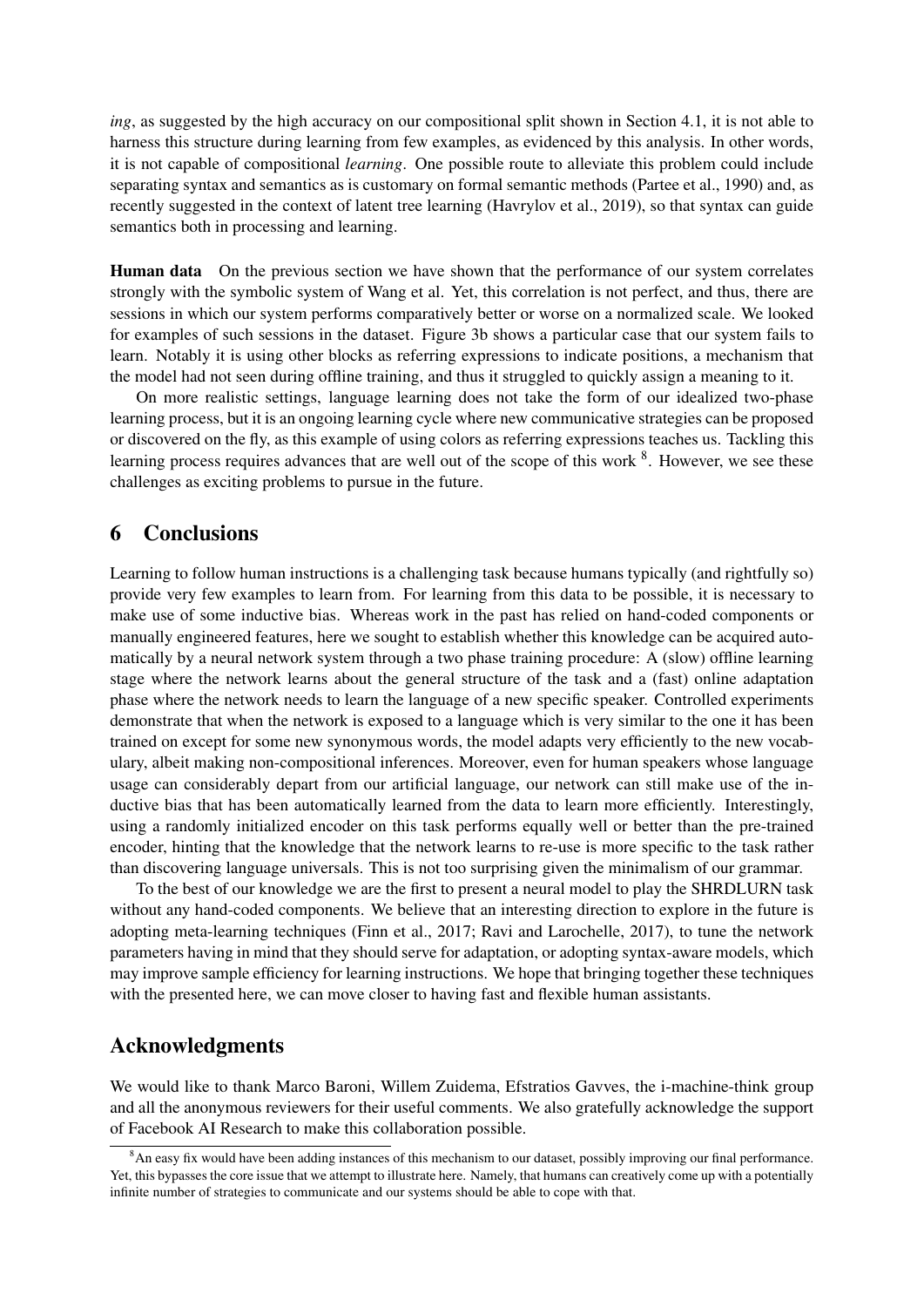## References

- Andreas, J. and D. Klein (2015). Alignment-based compositional semantics for instruction following. In *Proceedings of the 2015 Conference on Empirical Methods in Natural Language Processing (EMNLP)*, pp. 1165–1174.
- Artzi, Y. and L. Zettlemoyer (2013). Weakly supervised learning of semantic parsers for mapping instructions to actions. *Transactions of the Association of Computational Linguistics 1*, 49–62.
- Bahdanau, D., K. Cho, and Y. Bengio (2014). Neural machine translation by jointly learning to align and translate. In *Proceedings of the 3rd International Conference on Learning Representations (ICLR2015)*.
- Bai, S., J. Z. Kolter, and V. Koltun (2018). An empirical evaluation of generic convolutional and recurrent networks for sequence modeling. *CoRR abs/1803.01271*.
- Chen, D. L. and R. J. Mooney (2011). Learning to interpret natural language navigation instructions from observations. In *AAAI*, Volume 2, pp. 1–2.
- Claeskens, G., N. L. Hjort, et al. (2008). Model selection and model averaging. *Cambridge Books*.
- Finn, C., P. Abbeel, and S. Levine (2017). Model-agnostic meta-learning for fast adaptation of deep networks. In *International Conference on Machine Learning*, pp. 1126–1135.
- Gehring, J., M. Auli, D. Grangier, and Y. N. Dauphin (2016). A convolutional encoder model for neural machine translation. In *Proceedings of the 55th Annual Meeting of the Association for Computational Linguistics (ACL)*, pp. 123–135.
- Gehring, J., M. Auli, D. Grangier, D. Yarats, and Y. N. Dauphin (2017, 06–11 Aug). Convolutional sequence to sequence learning. In D. Precup and Y. W. Teh (Eds.), *Proceedings of the 34th International Conference on Machine Learning*, Volume 70 of *Proceedings of Machine Learning Research*, International Convention Centre, Sydney, Australia, pp. 1243–1252. PMLR.
- Havrylov, S., G. Kruszewski, and A. Joulin (2019). Cooperative learning of disjoint syntax and semantics. *Proceedings of NAACL 2019*.
- Herbelot, A. and M. Baroni (2017). High-risk learning: acquiring new word vectors from tiny data. In *Proceedings of the 2017 Conference on Empirical Methods in Natural Language Processing*, pp. 304–309.
- Hochreiter, S. and J. Schmidhuber (1997, November). Long short-term memory. *Neural Computation 9*(8), 1735–1780.
- Lake, B., R. Salakhutdinov, J. Gross, and J. Tenenbaum (2011). One shot learning of simple visual concepts. In *Proceedings of the Annual Meeting of the Cognitive Science Society*, Volume 33.
- Lake, B. M. and M. Baroni (2017). Still not systematic after all these years: On the compositional skills of sequence-to-sequence recurrent networks. *CoRR abs/1711.00350*.
- Luong, M., H. Pham, and C. D. Manning (2015, September). Effective approaches to attention-based neural machine translation. In *Proceedings of the 2015 Conference on Empirical Methods in Natural Language Processing*, Lisbon, Portugal, pp. 1412–1421. Association for Computational Linguistics.
- Mikolov, T., I. Sutskever, K. Chen, G. S. Corrado, and J. Dean (2013). Distributed representations of words and phrases and their compositionality. In *Advances in neural information processing systems (NIPS)*, pp. 3111–3119.